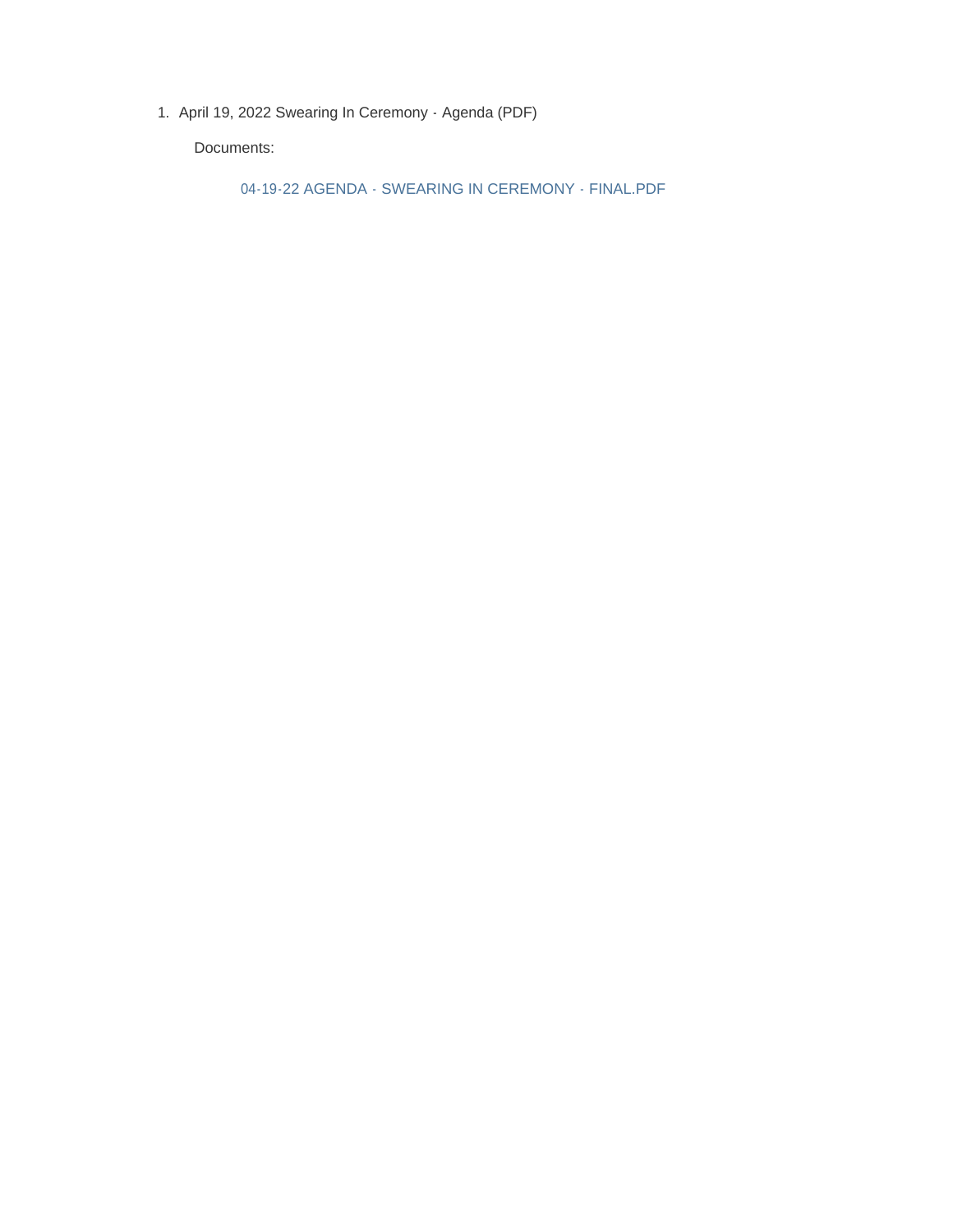

## **WALWORTH COUNTY BOARD OF SUPERVISORS MEETING**

**TUESDAY, APRIL 19, 2022 at 3:30 P.M.** County Board Room Walworth County Government Center 100 W. WALWORTH STREET ELKHORN, WI

**Board of Supervisors**

#### **NOTICE: DUE TO THE CONTINUING PUBLIC HEALTH EMERGENCY, THIS MEETING IS PLANNED TO PROVIDE FOR REMOTE OR OFF-SITE ATTENDANCE BY COUNTY BOARD MEMBERS.**

The Walworth County Government Center remains open, but in-person attendance may be limited to help ensure appropriate social distancing is observed. **ALL INDIVIDUALS ARE STRONGLY ENCOURAGED TO WATCH THE MEETING STREAMING LIVE AT** <https://mediasite.co.walworth.wi.us/Mediasite/Play/56a19f2346754de889df29e6a6a7238c1d>

Individuals wanting to provide a Public Comment can do so remotely by telephone, but must contact the County Administrator's Office at 262-741-4357 on the day of the meeting and at least 15 minutes prior to the start of the meeting to obtain instructions.

# A G E N D A

#### **Call to Order**

## **Swearing in Ceremony**

Judge Kristine Drettwan

## **Pledge of Allegiance**

#### **Invocation**

Judge Kristine Drettwan

## **Roll Call**

**Withdrawals from Agenda, if any**

**Approval of the Agenda**

**Comment Period by Members of the Public Concerning Items on the Agenda**

**New Business**

## **Resignation of Elected Terms on Standing Committees, if any**

#### **Elections**

- 1. County Board Chairperson
- 2. County Board Vice-Chairperson
- 3. Executive Committee Chairperson

100 W. Walworth PO Box 1001 Elkhorn, WI 53121 262.741.7943 tel 262.741.4390 fax